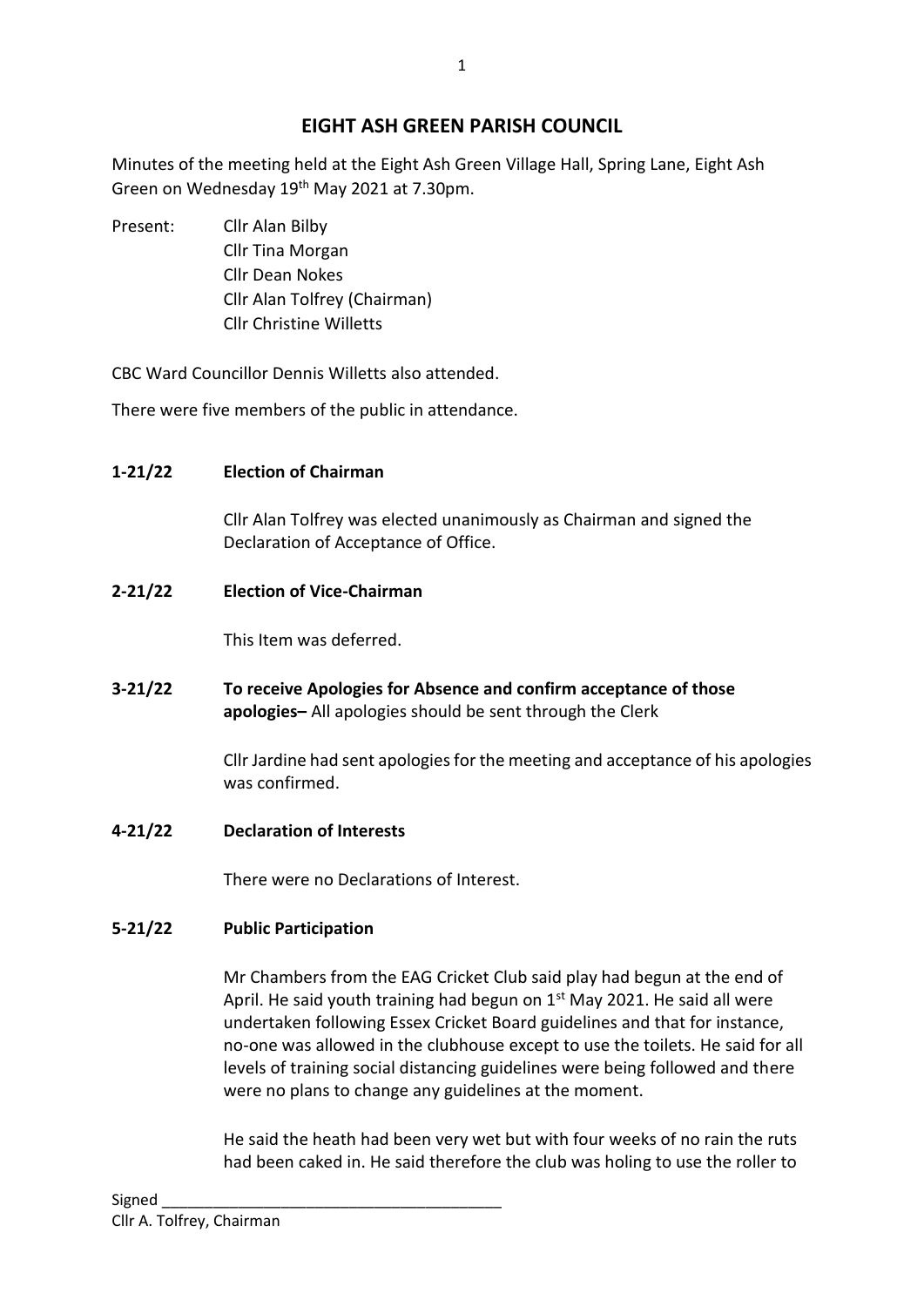improve the surface. He said there were many people wanting to play and fingers were crossed for the summer.

### **6-21/22 To agree as a true record the minutes of the meeting of the Parish Council held on Wednesday 10th March 2021**

The minutes of the meeting of the Parish Council held on Wednesday 10<sup>th</sup> March 2021 were agreed as a true record and signed by the Chairman.

**7-21/22 Report from the County and Borough Councillors**: Report from County Councillor and Ward Councillors, if present.

> Cllr Dennis Willetts said his fellow ward councillors sent their apologies as they were on CBC Planning training.

He referred to the Bellway development and said that the developers had been amenable to the proposed link road and had designed the development around this. He said they had also agreed to provide a road suitable for HGVs through the development, and to widen the junction onto the A1124 to accommodate 2 HGVs turning at the same time. He said the suggested "ghost" junction and other measures including additional signage would need to be done via the normal community funding channels ie either Essex Highways or the Parish Council itself. He said he did not envisage Bellway funding widening of the A1124 and the cost of widening would have to be met by Essex Highways or the Parish Council. He said evidence for a protected junction would need to be given and a substantial case built for the usual County Council funding programme. He suggested the Local Highways Panel for smaller schemes such as additional signage. He said he was of the opinion that it would be best to start these applications as soon as possible.

## **8-21/22 To review and adopt the following:**

- **i) Standing Orders**
- **ii) Financial Regulations**
- **iii) Complaints Procedure**
- **iv) Bullying and Harassment Policy**
- **v) Communications Policy**
- **vi) Complaints Procedure**
- **vii) Disciplinary and Grievance Procedure**
- **viii) Equal Opportunities Policy**
- **ix) Expenses Policy**
- **x) Health and Safety Policy**
- **xi) Publications Policy**
- **xii) Memorials Policy**

The above policies were reviewed and adopted en bloc.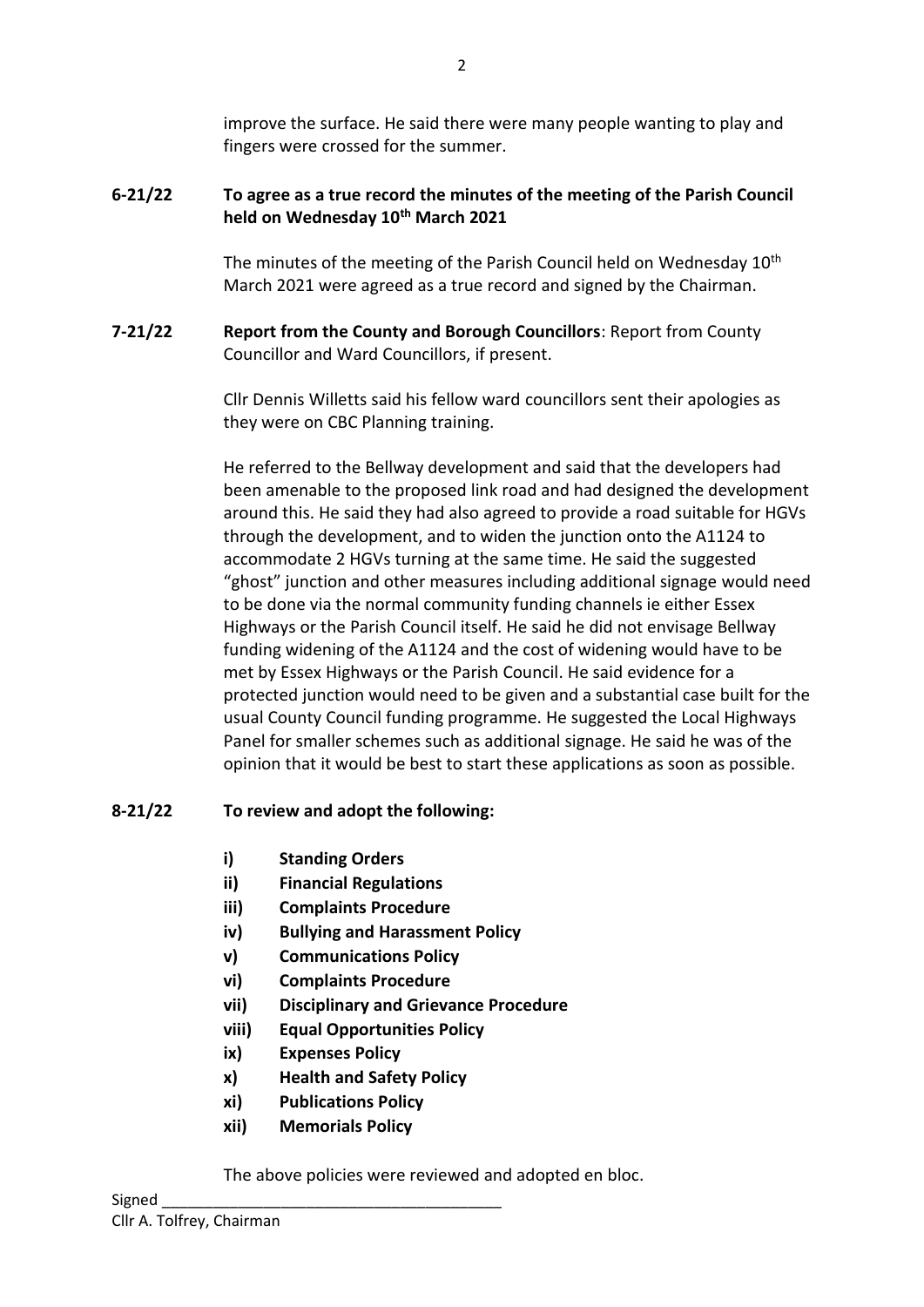### **9-21/22 To appoint three councillors to the Complaints Committee**

It was agreed to appoint Cllrs Morgan, Nokes and Tolfrey to the Complaints Committee.

#### **10-21/22 To review the inventory of land and assets of the Parish Council**

The inventory of land and assets of the Parish Council was reviewed.

It was noted that all documents regarding title to Parish Council land should be scanned and added to the Parish Council website.

The Clerk said she would add the purchase price of the PA system to the Asset Register.

### **11-21/22 To confirm arrangements for the Council's insurance cover in respect of all insured risks**

The arrangements for the Council's insurance cover in respect of all insured risks were confirmed.

#### **12-21/21 To review and confirm the Council's subscription to the following bodies:**

- **i) NALC/EALC**
- **ii) Open Spaces Society**
- **iii) RCCE**
- **iv) CALC**

### **13-21/22 To review the Council's policies, procedures and practices in respect of its obligation under Freedom of Information and Data Protection legislation.**

The Council's policies, procedures and practices in respect of its obligation under Freedom of Information and Data Protection legislation were reviewed.

#### **14-21/22 To review the Council's employment policies and procedures.**

The Council's employment policies and procedures were reviewed.

**15-21/22 To agree the time, place and dates of ordinary meetings of the Council as follows:**

> **9 th June 2021, 14th July 2021, 8th September 2021, 13th October 2021, 10th November 2021, 12th January 2022, 9th February 2022, 9th March 2022, 13th April 2022, 11th May 2022 (Annual Meeting of the Council) at 7.30pm, at the**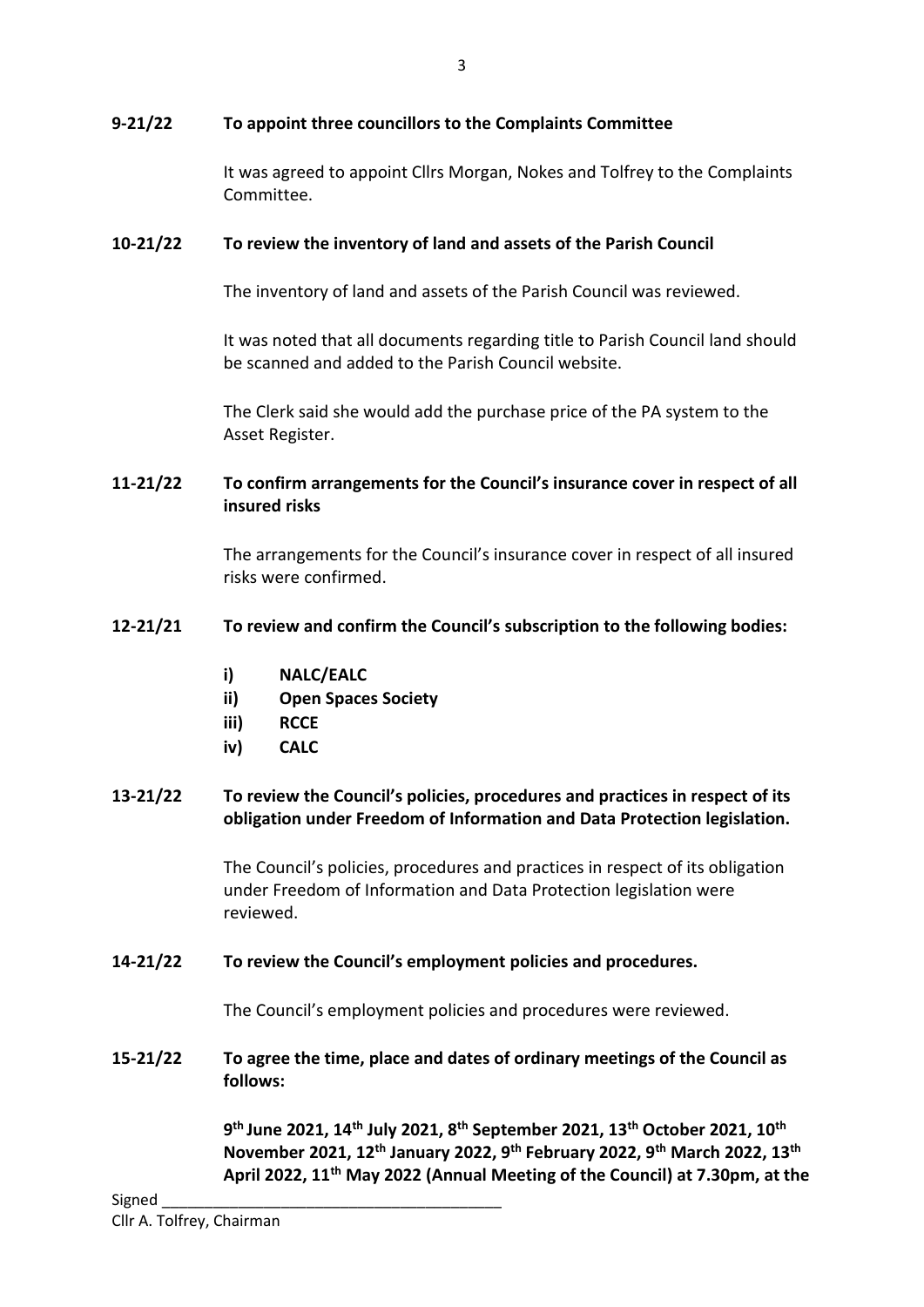### **Eight Ash Green Village Hall, Spring Lane, Eight Ash Green, Colchester CO6 3QF**

The time, place and dates of ordinary meetings of the Council for the coming year were agreed as above.

**16-21/22 To agree the Parish Council response to planning applications received from Colchester Borough Council and to note decisions made on previous applications**

> **211253 - Land adj, 2 & 3 Wood Lane, Fordham Heath Colchester CO3 9TP - Proposed single storey dwelling**

### **It was agreed to object to this application as follows:**

The applicant has existing planning permission for a two-storey dwelling on the south side of this plot, (201701), which has removed some parking provision for the three existing cottages already on the site. (Nos 1-3 Wood Lane). The applicant has therefore provided two new parking spaces for each cottage as part of this application.

Cars accessing the proposed bungalow would have difficulty squeezing past the car parking spaces for no 3 Wood Lane. The proposed site for the bungalow is far too small and awkwardly shaped to take a dwelling with appropriate car parking and turning facilities. The parking arrangements at the proposed new build, with one car directly behind the other in a narrow gap, leaves no space for turning or manoeuvring on site, where one car would need to be removed to access the other. These extra car movements would create additional safety issues for the parking provision at no 3 Wood Lane.

The 3 existing cottages on this plot will both overshadow and overlook the proposed bungalow as will the 2-storey house to be constructed on the site. This is contrary to our village design guide VDG5.

It is also contrary to the CBC supplementary planning guide – back land and infill point 3.6 - Tandem Development - where any new build infilling behind existing dwellings should not have any adverse impact from noise and nuisance to existing residents including from car movements.

If CBC is mindful to approve this application, please note that the EAG Neighbourhood Plan stipulates that any new build dwelling in the village, before any occupation, should be connected to a fast internet service and have provision for the charging of electric cars in the interest of sustainability.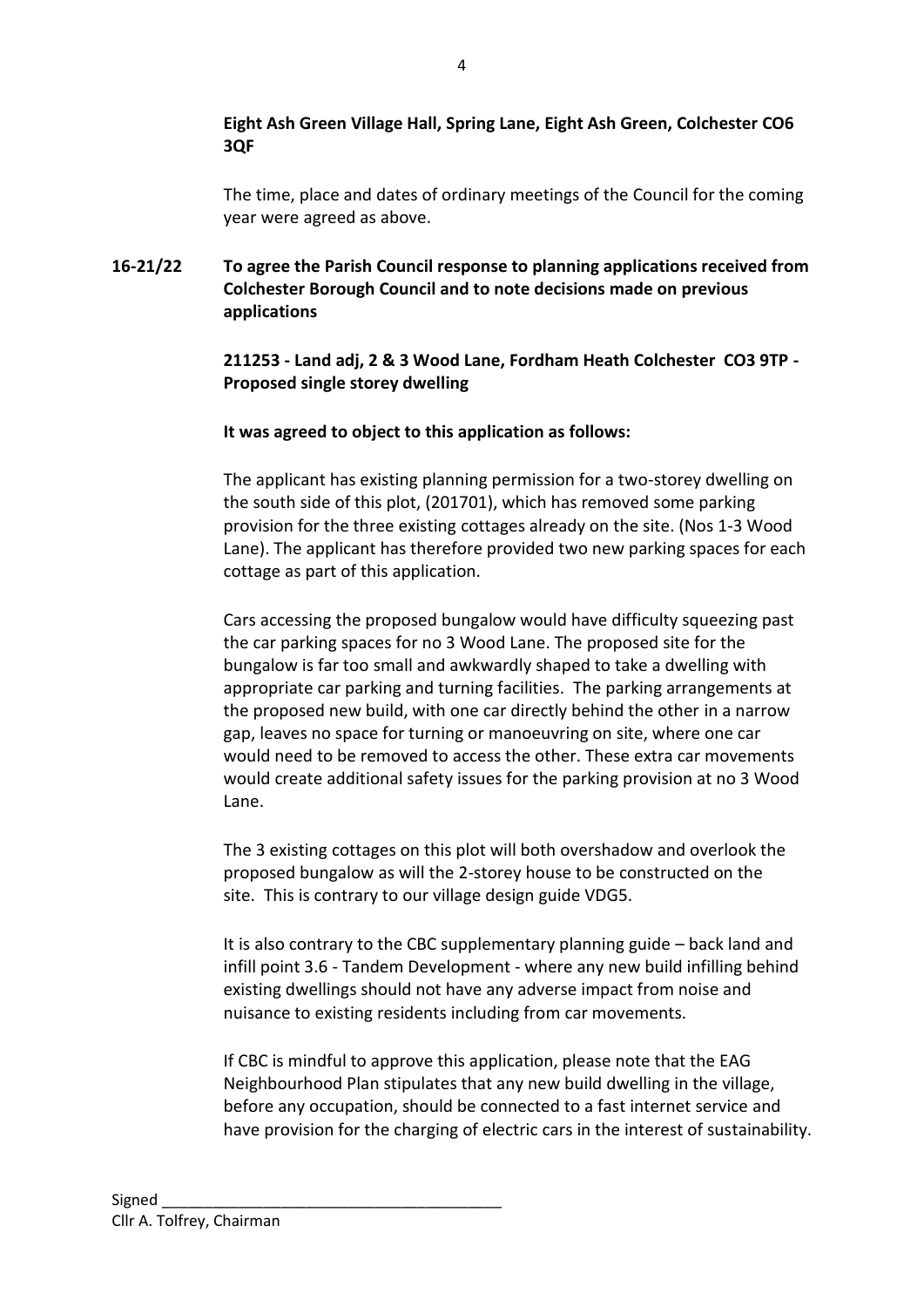### **211311 - The Orchard, Foxes Lane, Eight Ash Green CO3 8NG - Application for variation of a condition 5 following grant of planning permission COL/98/1681**

The Council noted that this condition no longer applies as the applicant has informed CBC that they have not been involved in agriculture for the last 10 years. A certificate of lawfulness was therefore granted, and removal of this condition is to verify this decision.

The Council therefore had no comment to make on the application.

### **Planning Decisions**

210691 - Hunters Lodge, Blind Lane, Eight Ash Green Colchester CO6 3QD - Proposed demolition of existing double garage. Proposed new two storey extension at existing garage footprint with a new two storey link to the existing dwelling. Proposed double garage and storage area on ground floor; gym and shower room on the first floor – *Permission granted, 3 conditions, 6 th May 2021*

210563 - 1b Post Office Cottages, Halstead Road, Eight Ash Green Colchester CO6 3QH - Second Floor Extension -

### **17-21/22 Heaths and Greens**

### **a) To consider and possibly agree to allow Walking Rugby's request to use the heath for fortnightly sessions**

It was agreed to allow Walking Rugby's request to use the heath for fortnightly sessions.

### **b) To consider and possibly agree to allow access across Parish Council land from Seven Star Green on Saturday 28th August 2021.**

It was agreed to allow access across Parish Council land from Seven Star Green on Saturday 28<sup>th</sup> August 2021.

### **c) To consider and possibly agree to purchase signs to advise no parking along the Bridleway**

It was agreed to purchase signs to advise no parking along the Bridleway.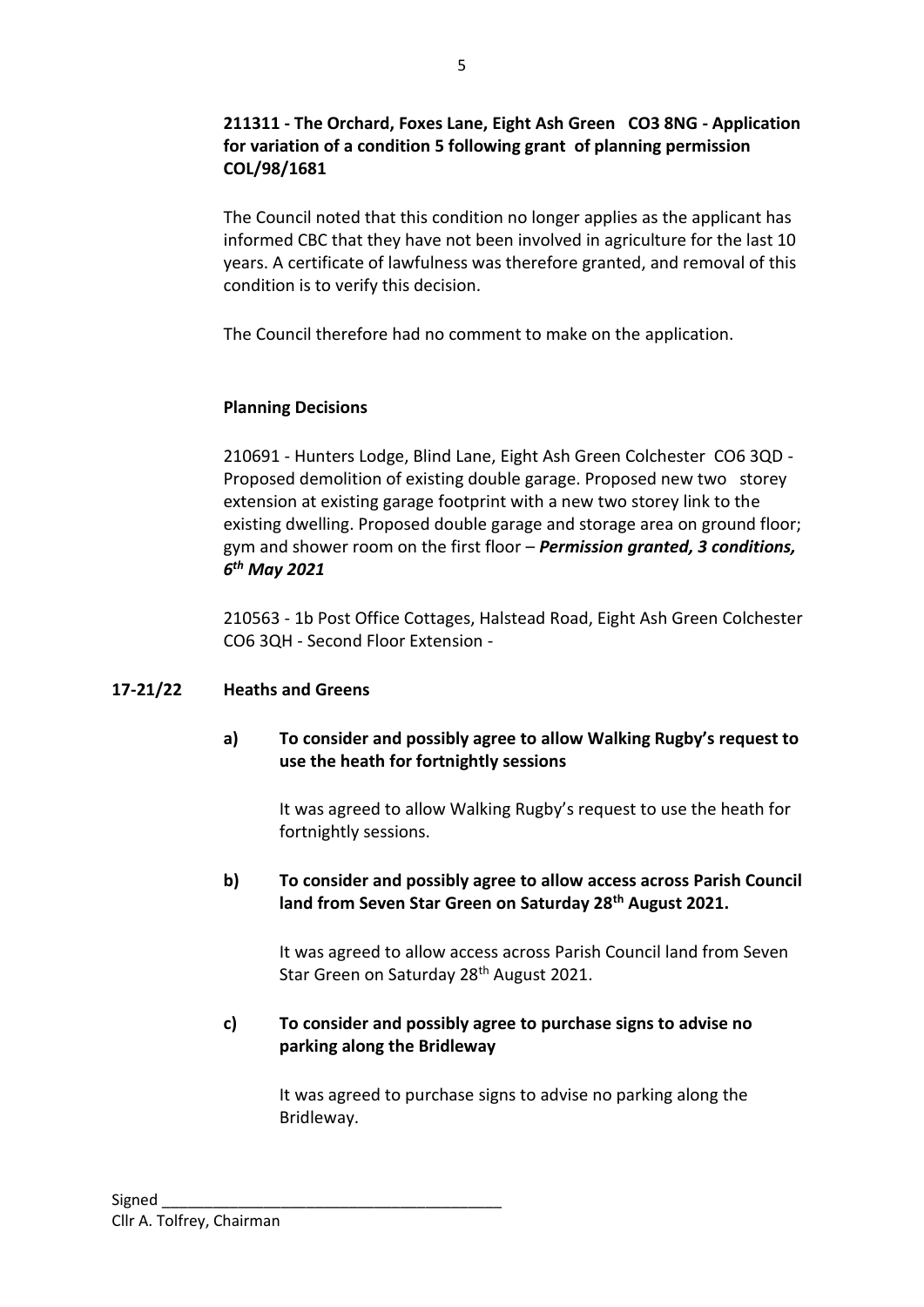The Council noted that the Bridleway sign at the top of the allotments had been demolished. It was noted that the sign could be replaced for £50/60.

Mr Winterbourne said that the Council's contractor for maintenance of the Play Area had requested a set of keys to provide access to the heath. It was agreed that a key would be provided and Mr Winterbourne said he would speak to the contractor to arrange this.

It was noted that access would be allowed to Anglian Water on  $7<sup>th</sup>$  June 2021.

Mr Winterbourne said that it would soon be time to walk the perimeter of the heath and check the ditches. He said Will Ralph would soon cut the verges and hang the gate in the Parish Field.

He referred to the pollution in the pond at Daisy Green. The Clerk said she would chase this with the Environment Agency.

He said the bird and bat boxes ordered following a grant from the CBC Locality Fund had been delivered and would soon be in place.

He said Volunteer Days would take place on 16<sup>th</sup> October 2021 and 26<sup>th</sup> February 2022, with a potential third on 20<sup>th</sup> November 2021 depending on work to be done.

The Clerk said the Play Area Inspection Report had been received that day and would be circulated to Councillors.

## **18-21/22 Accounts & Payments:**

- a) Statement of Accounts to be circulated prior to the meeting
- b) Approve cheques for signature in accordance with 2021/22 Budget (Invoices Sheet) – to be circulated at the meeting.

The Statement of Accounts had been circulated prior to the meeting.

Cheques were approved for signature as follows:

| <b>Stour Valley Tree Services</b> | Maintenance                  | £150.00 |
|-----------------------------------|------------------------------|---------|
| Playquip                          | Play Area Maintenance        | £78.00  |
| K. Winterbourne                   | Bat/bird boxes               | £226.86 |
| Playsafety                        | Play Area inspection         | £99.00  |
| Various                           | Staff costs                  | £687.02 |
| K. Kane                           | Expenses - Zoom              | £14.39  |
| <b>EALC</b>                       | <b>Training</b>              | £156.69 |
| Wave                              | Water $-$ allotments         | £45.05  |
| Green Square                      | <b>Covid Memorial Plaque</b> | £288.00 |
|                                   |                              |         |